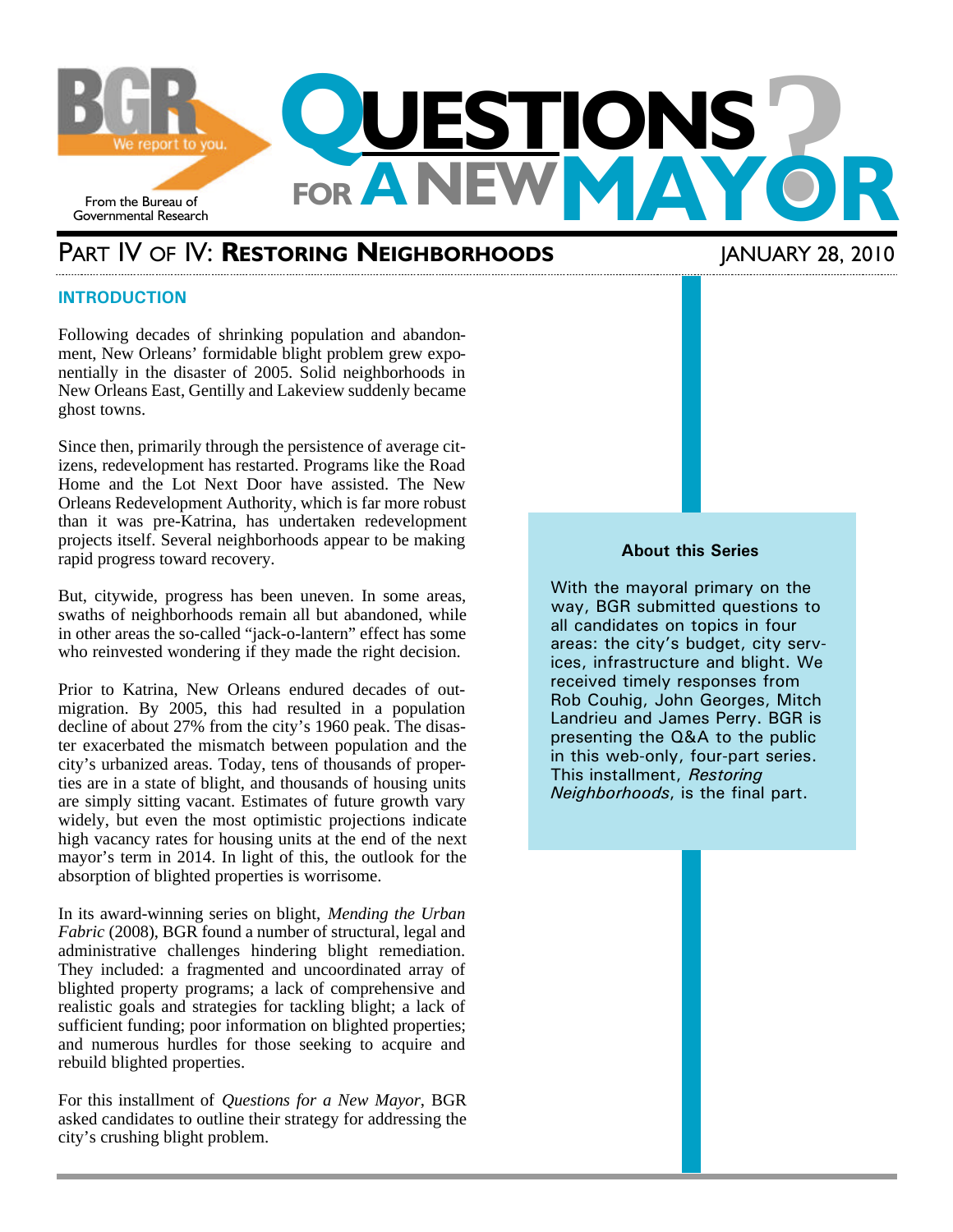**Question 1: Please identify the major impediments to blight remediation in New Orleans. What specific changes would you make in local government to address those problems? What changes would you seek at the state level, if any? Be sure to discuss the role of the New Orleans Redevelopment Authority.**

John



As Mayor I will implement a comprehensive and relent-Rob

less approach to battling blight. In my first five days as Mayor I will sign an Executive Order to make Sheriff house sales a priority in eradicating blight. I will direct housing enforcement personnel to hold monthly auctions on properties where owners have ignored administrative orders to make repairs. Through the Health Department and the Department of Safety and Permits, we will attack violations of health, housing, and environmental codes in enforcement hearings that set firm deadlines for complete compliance, and follow through with further enforcement actions as needed. I will direct city housing officials to work cooperatively with the New Orleans Redevelopment Authority (NORA) in devising a coordinated strategy to eradicate blight. NORA should repair or demolish and put back into commerce as soon as possible property acquired through the Road Home Program. I will also direct that relevant city agencies make available appropriate counseling services and financial assistance to support homeowners in making repairs and maintaining their properties in accordance with housing code requirements, because effective housing code enforcement is not simply about punitive measures; it's also about helping people maintain homeownership by helping them maintain their properties. James<br>
PERRY<br>
less appro<br>
blight. In n<br>
as Mayor<br>
Executive<br>
Sheriff hous<br>
in eradicati<br>
direct hous<br>
nersonnel t



of the administration. As Mayor I will sign the CEA presently on the Mayor's desk providing \$34 million in federal funding to NORA. This will be coupled with the \$30 million grant that the United States Government has just awarded. In addition, I will work to provide a \$15 million revolving line of credit to allow NORA to purchase blighted properties. With the proper resolve, administrative enforcement, purchase of blight, cooperation of various agencies, my goal will be to remove at least 6,000 pieces of blighted, abandoned, or derelict property in the year 2010 and 12,000 in each succeeding year. Rob<br>COUHIC<br>of the adi<br>Mayor I w:<br>presently contained<br>in federal<br>NORA. The with<br>present that the resent

New Orleanians have historically tolerated blight. **GEORGES**

We must adopt the political will needed to address the problem through tougher code enforcement, forced maintenance, and increased fines for offenders. We also must improve coordination between all code enforcement departments. While we do not want to push homeowners into demolishing properties that could be renovated, New Orleans may well see a surplus of housing in the coming years. It's a delicate balance. We must also streamline code enforcement and allow citizens willing to purchase blighted property to bypass NORA on single home purchases. Finally, we should adopt best practices from neighboring parishes and copy their successful programs. John<br>
GEORG<br>
We must a<br>
will needed<br>
problem t<br>
code enform<br>
maintenance<br>
finity improper<br>
hetween also

Mitch<br> **LANDRI**<br>
more than<br>
properties a<br>
sible while a<br>
process.<br>
Aggressive<br>
ment neigh Mitch **LANDRIEU**

As Mayor, I will work aggressively to eradicate the

more than 50,000 blighted properties as quickly as possible while avoiding any legal pitfalls that could stall the process.

Aggressive code enforcement, neighborhood surveys, homebuyer incentive programs and sheriff's sales are among the tools that my administration will employ to<br>address this issue. address this issue. Additionally, large numbers of abandoned properties can be returned to market through the use of the Lot Next Door sales program.

As mayor, I will use my experience in Baton Rouge to lobby the state Legislature to change amendments to Article 4 of the Louisiana<br>Constitution. Article 4 Constitution. Article 4 enables the city to seize a blighted property from private owners, but amendments to Article 4 barred the government from taking private property for "economic purposes." The result of these 2006 amendments is that the New Orleans Redevelopment Authority cannot sell confiscated blighted properties; instead, it must donate them to nonprofit organizations.

NORA's inability to sell blighted property with clear title has profoundly frustrated the city's efforts to clean up blighted areas. I will insist that the state Legislature change Article 4 and allow blighted property to be sold for redevelopment as housing or commercial property.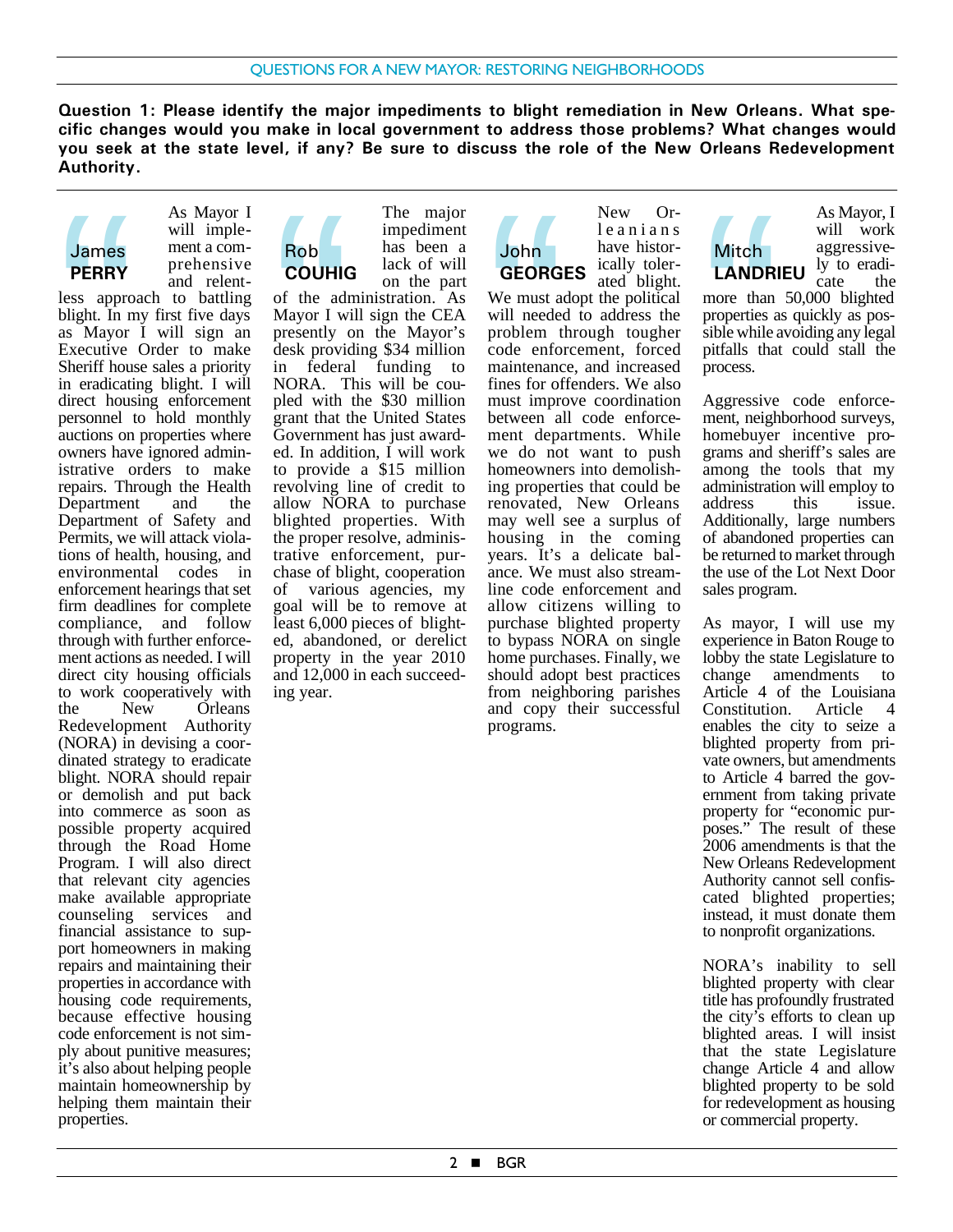**Question 2: Now, assuming a scenario in which population growth halts, how would you seek to address the overwhelming number of abandoned properties in the city? What funding sources would you seek to implement your strategy?**



When an administration can ensure that the fundamentals of city govern-

ment are functioning appropriately (housing inspections, code enforcement proceedings, health and environmental enforcement) it will create incentives for property owners to make repairs or demolish dilapidated properties as appropriate. NORA can use its powers of expropriation to acquire and demolish or redevelop properties. Because of constitutional restrictions, NORA must offer such properties for repurchase by their prior owners, but thereafter NORA can and should offer those properties for sale to the highest bidder through an open competitive public auction. Our guiding strategy must be returning properties to the private sector where they can be managed in accordance with market incentives. The City of New Orleans and NORA should not become the owners-oflast-resort for derelict properties. As Mayor I will use governmental power to rehabilitate properties and rely on the private housing market to restore and redevelop neighborhood housing. My administration will do everything in its power to refute the premise that population growth will slow. We can make New Orleans a community that continues to attract new residents, such as the many young people and families who have been drawn to our city in the wake of Katrina. James<br>
PERRY<br>
ment are fi<br>
priately (ho<br>
code enforcementives f<br>
tal enforcementives f<br>
ers to make

The strategy that I have outlined works whether the city's popu-Rob<br>COUHIC<br>lation grow<br>if we do<br>strategy, tl<br>growth wite<br>deteriorate. Rob **COUHIG**

lation grows or not. Indeed, if we do not utilize this strategy, the city's actual growth will continue to deteriorate.

I would associate abandoned properties with blighted proper-John<br>GEORG<br>ties and entrategies.<br>available Fl<br>funds. John **GEORGES**

ties and employ the same strategies. I will seek out available FEMA and CDBG funds.

# Mitch **LANDRIEU**

As mayor, I will make blight reduction a priority and will imple-

ment several specific changes to city government. I will reorganize city employees working in housing or code enforcement offices to ensure that elimination of blight is a central goal. This includes making sure the city attorney's office has adequate staffing to support blight hearings. I will increase blight enforcement hearings and recruit pro bono help from law firms in providing hearing officers. Mitch<br> **LANDRI**<br>
ment se<br>
changes to<br>
I will remployees<br>
ing or co<br>
offices to e<br>
nation of b

I will hire more property inspectors, improve their training and make better use of technology to sustain an aggressive program of property inspections and enforcement steps. It is also important for city housing officials and the New Orleans Redevelopment Authority to provide technical assistance to homebuyers willing to take over blighted properties. And we must open a dialogue with the Preservation Resource Center and civic leaders to identify buildings of architectural or historical significance that should not be demolished.

To pay for stepped up efforts, I will place fines, fees and hearing costs collected as a result of code violations into a Neighborhood Revitalization Fund, already authorized in the city code, thereby reserving monies for code enforcement work.